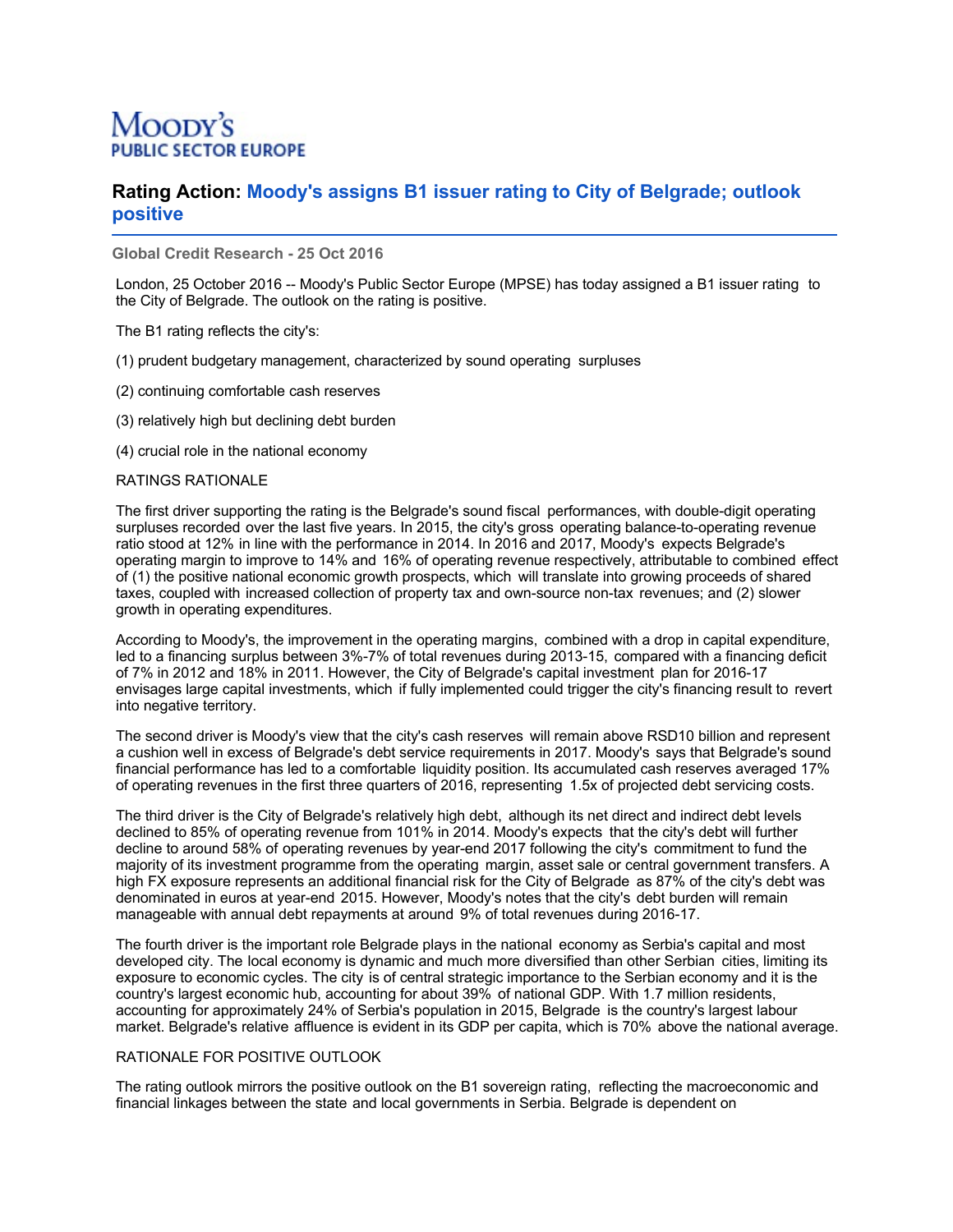intergovernmental revenues in the form of shared taxes, which represent around 55% of operating revenue. In addition, the institutional linkages intensify the close ties between the two levels of government through the sovereign's ability to change the institutional framework, under which the Serbian sub-sovereigns operate.

### WHAT COULD CHANGE THE RATINGS UP/DOWN

Upgrade of the City of Belgrade's rating would require an upgrade of the sovereign rating, associated with maintenance of sound operating margin and sustained balanced financial performance. Significant change in the city's revenue and expenditure flexibility and ability to raise an additional own-source revenues would also have positive implications on the rating.

Any downward movement in the sovereign rating could exert downward pressure on the Belgrade's rating due to the close macroeconomic and operational linkages with the central government. Downward pressure on the rating could also occur if the city (1) further materially increases its debt burden; and/or (2) suffers a deterioration in its operating and financial performance.

The specific economic indicators, as required by EU regulation, are not available for these entities. The following national economic indicators are relevant to the sovereign rating, which was used as an input to this credit rating action.

Sovereign Issuer: Serbia, Government of

GDP per capita (PPP basis, US\$): 13,671 (2015 Actual) (also known as Per Capita Income)

Real GDP growth (% change): 0.7% (2015 Actual) (also known as GDP Growth)

Inflation Rate (CPI, % change Dec/Dec): 1.6% (2015 Actual)

Gen. Gov. Financial Balance/GDP: -3.8% (2015 Actual) (also known as Fiscal Balance)

Current Account Balance/GDP: -4.8% (2015 Actual) (also known as External Balance)

External debt/GDP: [not available]

Level of economic development: Moderate level of economic resilience

Default history: At least one default event (on bonds and/or loans) has been recorded since 1983\*.

\*Events related to the debts of the Former Yugoslavia

On 21 October 2016, a rating committee was called to discuss the rating of the Belgrade, City of. The main points raised during the discussion were: The issuer's economic fundamentals, including its economic strength. The issuer's institutional strength/framework. The issuer's governance and/or management. The issuer's fiscal or financial strength, including its debt profile. The systemic risk in which the issuer operates. The susceptibility to event risks.

The principal methodology used in this rating was Regional and Local Governments published in January 2013. Please see the Rating Methodologies page on www.moodys.com for a copy of this methodology.

The weighting of all rating factors is described in the methodology used in this credit rating action, if applicable.

### REGULATORY DISCLOSURES

For ratings issued on a program, series or category/class of debt, this announcement provides certain regulatory disclosures in relation to each rating of a subsequently issued bond or note of the same series or category/class of debt or pursuant to a program for which the ratings are derived exclusively from existing ratings in accordance with Moody's rating practices. For ratings issued on a support provider, this announcement provides certain regulatory disclosures in relation to the credit rating action on the support provider and in relation to each particular credit rating action for securities that derive their credit ratings from the support provider's credit rating. For provisional ratings, this announcement provides certain regulatory disclosures in relation to the provisional rating assigned, and in relation to a definitive rating that may be assigned subsequent to the final issuance of the debt, in each case where the transaction structure and terms have not changed prior to the assignment of the definitive rating in a manner that would have affected the rating. For further information please see the ratings tab on the issuer/entity page for the respective issuer on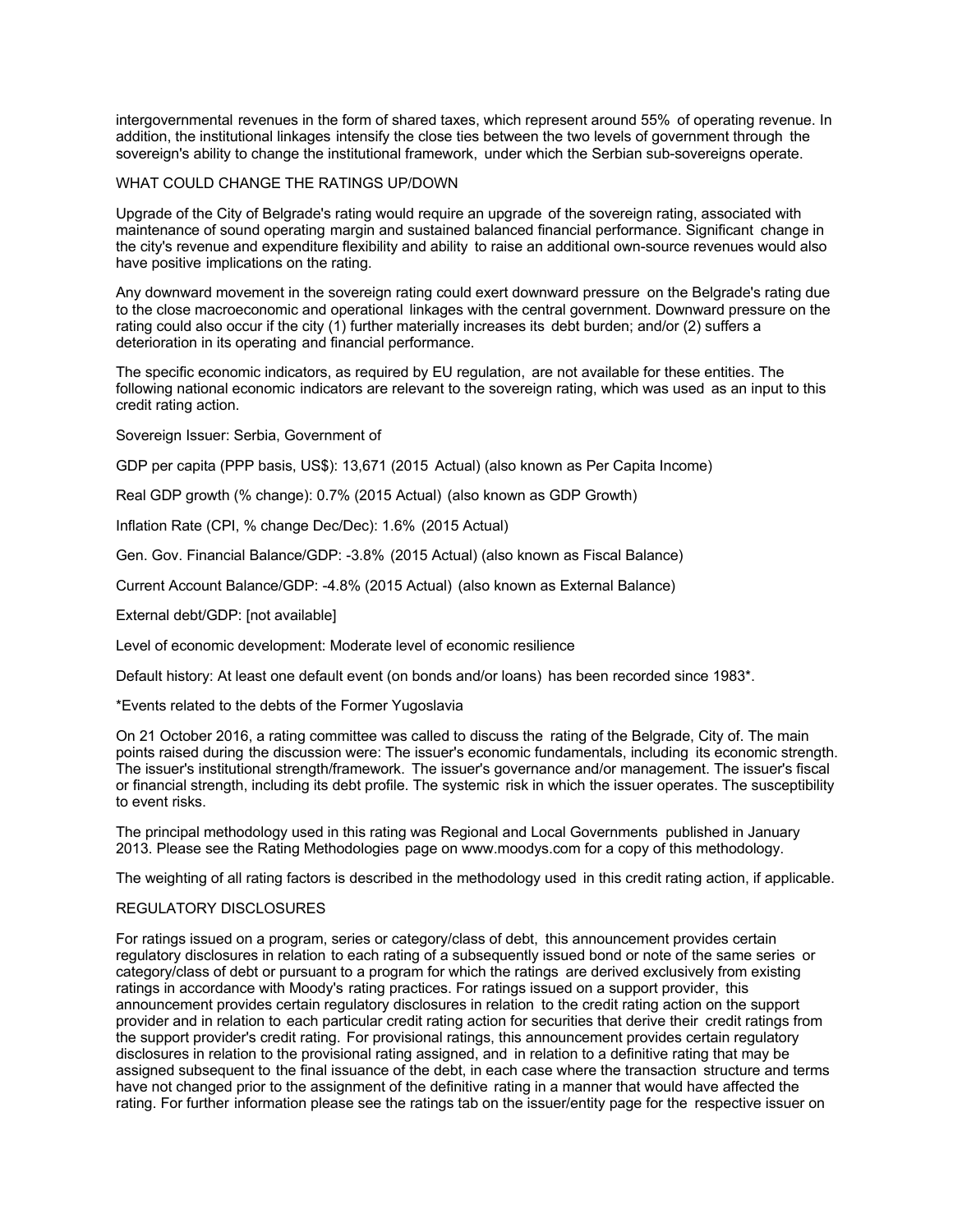www.moodys.com.

For any affected securities or rated entities receiving direct credit support from the primary entity(ies) of this credit rating action, and whose ratings may change as a result of this credit rating action, the associated regulatory disclosures will be those of the guarantor entity. Exceptions to this approach exist for the following disclosures, if applicable to jurisdiction: Ancillary Services, Disclosure to rated entity, Disclosure from rated entity.

Regulatory disclosures contained in this press release apply to the credit rating and, if applicable, the related rating outlook or rating review.

Please see www.moodys.com for any updates on changes to the lead rating analyst and to the Moody's legal entity that has issued the rating.

Please see the ratings tab on the issuer/entity page on www.moodys.com for additional regulatory disclosures for each credit rating.

Gjorgji Josifov Asst Vice President - Analyst Sub-Sovereign Group Moody's Investors Service Limited Czech Branch Washingtonova 17 110 00 Praha 1 (Prague 1) Prague, Czech Republic Telephone: +420-22-422-2929

Mauro Crisafulli Associate Managing Director Sub-Sovereign Group Telephone:+39-02-9148-1100

Releasing Office: Moody's Investors Service EMEA Ltd. One Canada Square Canary Wharf London E14 5FA United Kingdom JOURNALISTS: 44 20 7772 5456 SUBSCRIBERS: 44 20 7772 5454



© 2016 Moody's Corporation, Moody's Investors Service, Inc., Moody's Analytics, Inc. and/or their licensors and affiliates (collectively, "MOODY'S"). All rights reserved.

CREDIT RATINGS ISSUED BY MOODY'S INVESTORS SERVICE, INC. AND ITS RATINGS AFFILIATES ("MIS") ARE MOODY'S CURRENT OPINIONS OF THE RELATIVE FUTURE CREDIT RISK OF ENTITIES, CREDIT COMMITMENTS, OR DEBT OR DEBT-LIKE SECURITIES, AND CREDIT RATINGS AND RESEARCH PUBLICATIONS PUBLISHED BY MOODY'S ("MOODY'S PUBLICATIONS") MAY INCLUDE MOODY'S CURRENT OPINIONS OF THE RELATIVE FUTURE CREDIT RISK OF ENTITIES, CREDIT COMMITMENTS, OR DEBT OR DEBT-LIKE SECURITIES. MOODY'S DEFINES CREDIT RISK AS THE RISK THAT AN ENTITY MAY NOT MEET ITS CONTRACTUAL, FINANCIAL OBLIGATIONS AS THEY COME DUE AND ANY ESTIMATED FINANCIAL LOSS IN THE EVENT OF DEFAULT. CREDIT RATINGS DO NOT ADDRESS ANY OTHER RISK, INCLUDING BUT NOT LIMITED TO: LIQUIDITY RISK, MARKET VALUE RISK, OR PRICE VOLATILITY. CREDIT RATINGS AND MOODY'S OPINIONS INCLUDED IN MOODY'S PUBLICATIONS ARE NOT STATEMENTS OF CURRENT OR HISTORICAL FACT. MOODY'S PUBLICATIONS MAY ALSO INCLUDE QUANTITATIVE MODEL-BASED ESTIMATES OF CREDIT RISK AND RELATED OPINIONS OR COMMENTARY PUBLISHED BY MOODY'S ANALYTICS, INC. CREDIT RATINGS AND MOODY'S PUBLICATIONS DO NOT CONSTITUTE OR PROVIDE INVESTMENT OR FINANCIAL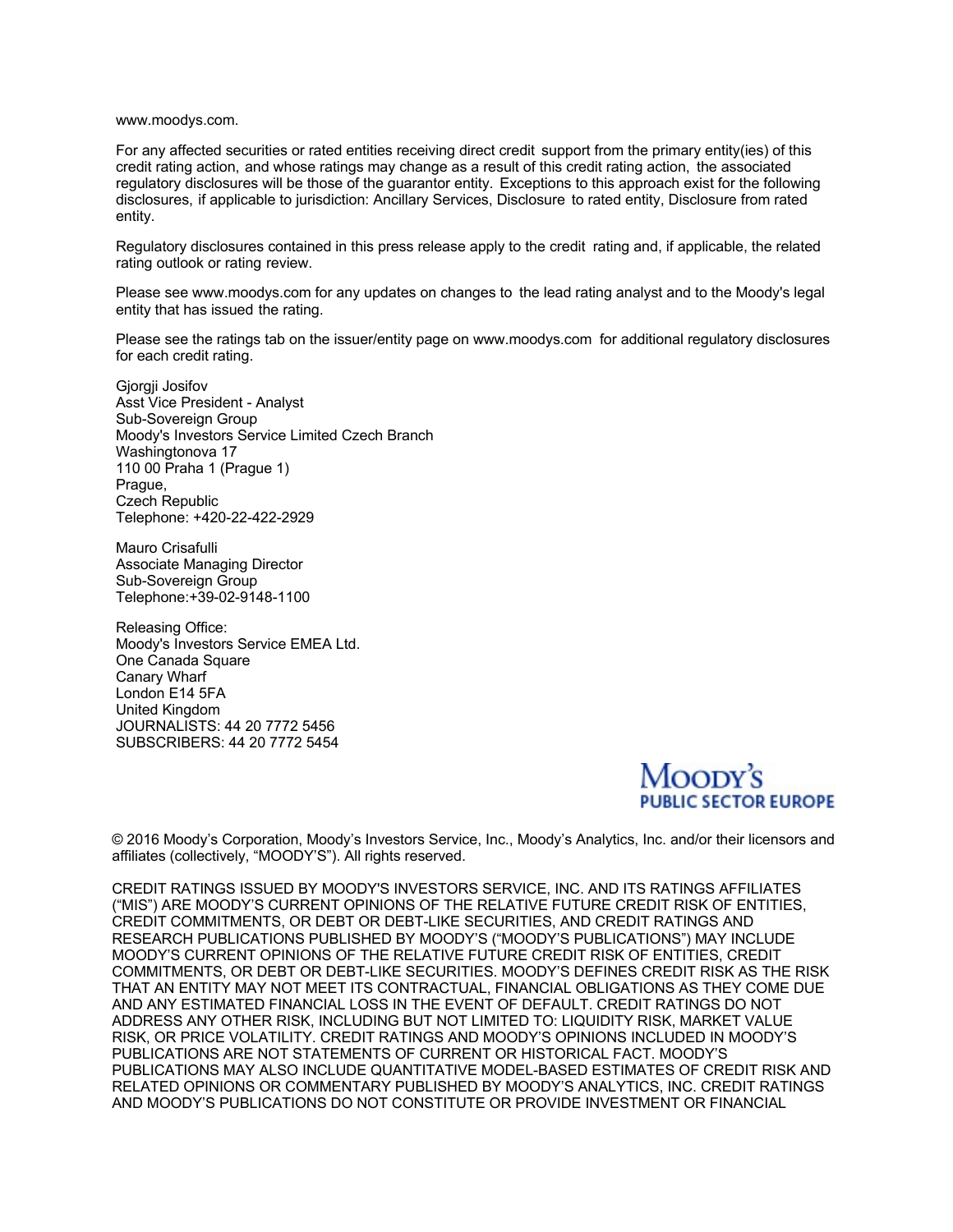ADVICE, AND CREDIT RATINGS AND MOODY'S PUBLICATIONS ARE NOT AND DO NOT PROVIDE RECOMMENDATIONS TO PURCHASE, SELL, OR HOLD PARTICULAR SECURITIES. NEITHER CREDIT RATINGS NOR MOODY'S PUBLICATIONS COMMENT ON THE SUITABILITY OF AN INVESTMENT FOR ANY PARTICULAR INVESTOR. MOODY'S ISSUES ITS CREDIT RATINGS AND PUBLISHES MOODY'S PUBLICATIONS WITH THE EXPECTATION AND UNDERSTANDING THAT EACH INVESTOR WILL, WITH DUE CARE, MAKE ITS OWN STUDY AND EVALUATION OF EACH SECURITY THAT IS UNDER CONSIDERATION FOR PURCHASE, HOLDING, OR SALE.

MOODY'S CREDIT RATINGS AND MOODY'S PUBLICATIONS ARE NOT INTENDED FOR USE BY RETAIL INVESTORS AND IT WOULD BE RECKLESS FOR RETAIL INVESTORS TO CONSIDER MOODY'S CREDIT RATINGS OR MOODY'S PUBLICATIONS IN MAKING ANY INVESTMENT DECISION. IF IN DOUBT YOU SHOULD CONTACT YOUR FINANCIAL OR OTHER PROFESSIONAL ADVISER.

ALL INFORMATION CONTAINED HEREIN IS PROTECTED BY LAW, INCLUDING BUT NOT LIMITED TO, COPYRIGHT LAW, AND NONE OF SUCH INFORMATION MAY BE COPIED OR OTHERWISE REPRODUCED, REPACKAGED, FURTHER TRANSMITTED, TRANSFERRED, DISSEMINATED, REDISTRIBUTED OR RESOLD, OR STORED FOR SUBSEQUENT USE FOR ANY SUCH PURPOSE, IN WHOLE OR IN PART, IN ANY FORM OR MANNER OR BY ANY MEANS WHATSOEVER, BY ANY PERSON WITHOUT MOODY'S PRIOR WRITTEN CONSENT.

All information contained herein is obtained by MOODY'S from sources believed by it to be accurate and reliable. Because of the possibility of human or mechanical error as well as other factors, however, all information contained herein is provided "AS IS" without warranty of any kind. MOODY'S adopts all necessary measures so that the information it uses in assigning a credit rating is of sufficient quality and from sources MOODY'S considers to be reliable including, when appropriate, independent third-party sources. However, MOODY'S is not an auditor and cannot in every instance independently verify or validate information received in the rating process or in preparing the Moody's Publications.

To the extent permitted by law, MOODY'S and its directors, officers, employees, agents, representatives, licensors and suppliers disclaim liability to any person or entity for any indirect, special, consequential, or incidental losses or damages whatsoever arising from or in connection with the information contained herein or the use of or inability to use any such information, even if MOODY'S or any of its directors, officers, employees, agents, representatives, licensors or suppliers is advised in advance of the possibility of such losses or damages, including but not limited to: (a) any loss of present or prospective profits or (b) any loss or damage arising where the relevant financial instrument is not the subject of a particular credit rating assigned by MOODY'S.

To the extent permitted by law, MOODY'S and its directors, officers, employees, agents, representatives, licensors and suppliers disclaim liability for any direct or compensatory losses or damages caused to any person or entity, including but not limited to by any negligence (but excluding fraud, willful misconduct or any other type of liability that, for the avoidance of doubt, by law cannot be excluded) on the part of, or any contingency within or beyond the control of, MOODY'S or any of its directors, officers, employees, agents, representatives, licensors or suppliers, arising from or in connection with the information contained herein or the use of or inability to use any such information.

NO WARRANTY, EXPRESS OR IMPLIED, AS TO THE ACCURACY, TIMELINESS, COMPLETENESS, MERCHANTABILITY OR FITNESS FOR ANY PARTICULAR PURPOSE OF ANY SUCH RATING OR OTHER OPINION OR INFORMATION IS GIVEN OR MADE BY MOODY'S IN ANY FORM OR MANNER WHATSOEVER.

Moody's Investors Service, Inc., a wholly-owned credit rating agency subsidiary of Moody's Corporation ("MCO"), hereby discloses that most issuers of debt securities (including corporate and municipal bonds, debentures, notes and commercial paper) and preferred stock rated by Moody's Investors Service, Inc. have, prior to assignment of any rating, agreed to pay to Moody's Investors Service, Inc. for appraisal and rating services rendered by it fees ranging from \$1,500 to approximately \$2,500,000. MCO and MIS also maintain policies and procedures to address the independence of MIS's ratings and rating processes. Information regarding certain affiliations that may exist between directors of MCO and rated entities, and between entities who hold ratings from MIS and have also publicly reported to the SEC an ownership interest in MCO of more than 5%, is posted annually at www.moodys.com under the heading "Investor Relations — Corporate Governance — Director and Shareholder Affiliation Policy."